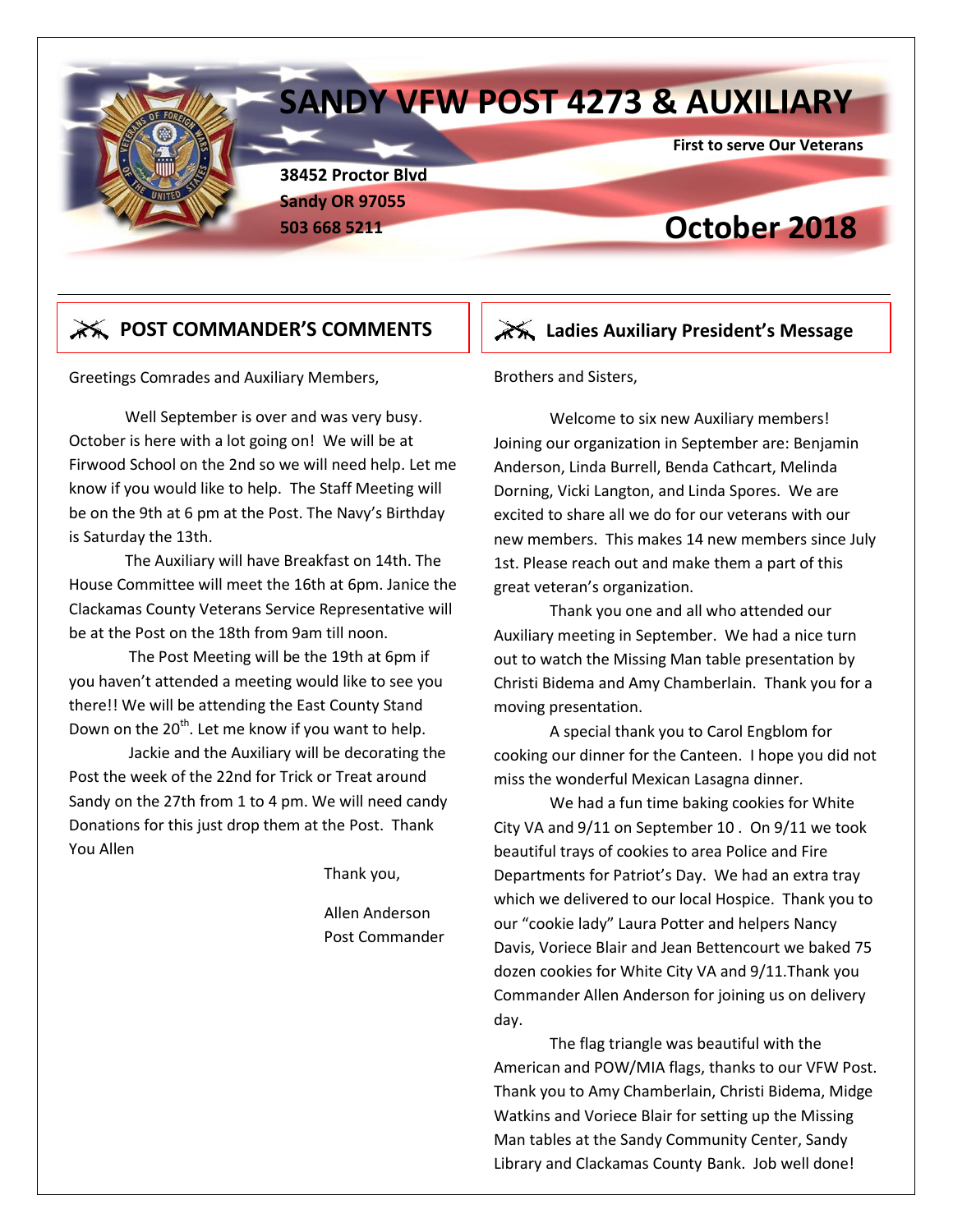It looks like a busy October! On October 2 we will be teaching flag folding at Firwood Elementary School with our VFW Post. If you're interested in participating, please let me know.

We bake cookies at the VFW Post on October 8, at 9 a.m. for White City VA. All hands are welcomed.

Our Auxiliary meeting is on October 12 at 6 p.m. followed by our Auxiliary Breakfast on October 14, from 9 a.m. to Noon. We will be working on replenishing our kitchen fund. WOW! Have you seen the new lighting in the kitchen?

We will be running the clothing room at the East County Stand Down on October 20. We will be setting up on the 19th. This is such a rewarding activity that touches the lives of many veterans. More details on the Stand Down will be given out at our October Auxiliary meeting.

We end the month with a big BOO! As we participate in the Sandy Chamber of Commerce Trick or Treat Trail on October 27 from 1-4 p.m. Get your costume ready! New member Susan Ripley will be leading us in decorating the VFW Hall. You will want to see this! Please help us if you can and please donate a bag of Halloween candy so we can treat the children.

Now is the time to get your VFW Western Conference registration form in for the Conference is on November 1-4, 2018, in Vancouver, Washington. So close, you do not want to miss a chance to attend.

Have you seen our FACEBOOK Page? Thanks to Janine Ott we are out on social media and enjoying it.

"The person who says it cannot be done should not interrupt the person who is doing it."

Chinese proverb

Always Faithful,

 Jackie Key Auxiliary President (503) 668-8418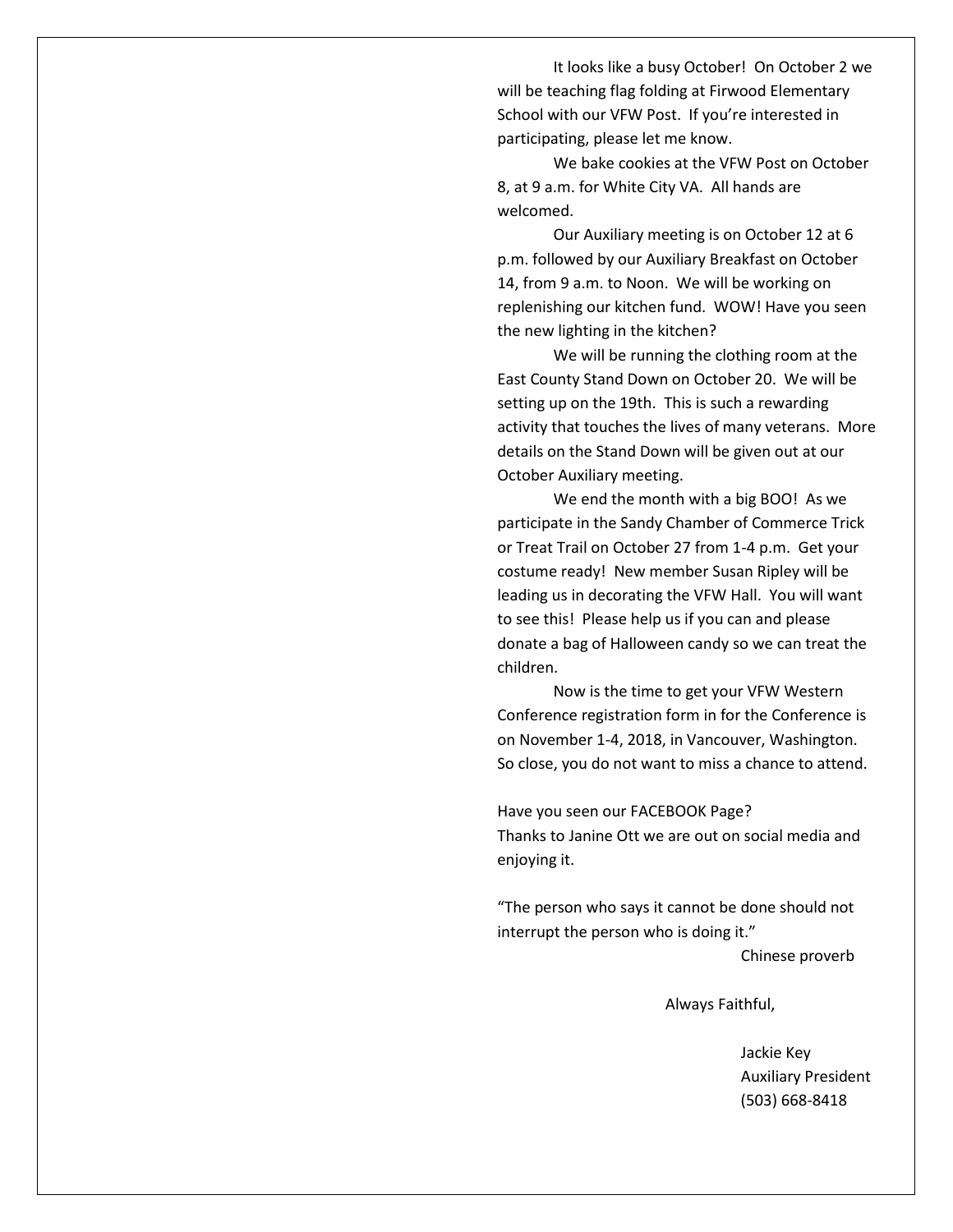## **AVALUARY CHAPLAIN MESSAGE Auxiliary Chaplain Message**

Greetings,

Looking outside we can definitely say that we are done with summer. Fall is here and soon enough we will enjoy the rich palette of colors that nature provides us with at this time of year.

Along with all of its beauty, the fall in Oregon means a lot of rain. I mention that to urge you all not to forget about the annual safety checks of your house and property. For example, is your car ready to handle wet roads, is your roof water proofed and without any leaks, what about firewood, and medical emergency kit? Remember, now is the time to get ready and be prepared for the next few months of wet and cold weather. Plus, winter is not that far away.

So please, make sure that you and your family are ready, especially if you live by yourself. I have a "Home Safety Checklist" available upon request, so if you need a copy please let me know.

Let's have a safe and beautiful season.

Thank you

Melissa Samels Post Chaplain

Greetings,

I would like to encourage everybody to enjoy the fall and at the same time start getting ready for winter. If you need help or assistance in any way, please don't hesitate to let your local VFW Post know and we will do our best to assist you in any way we can.

Enjoy this time of year!

Please contact me personally with your messages at 503-668-3748.

Thank you,

Judith Gascon Ladies Auxiliary Chaplain